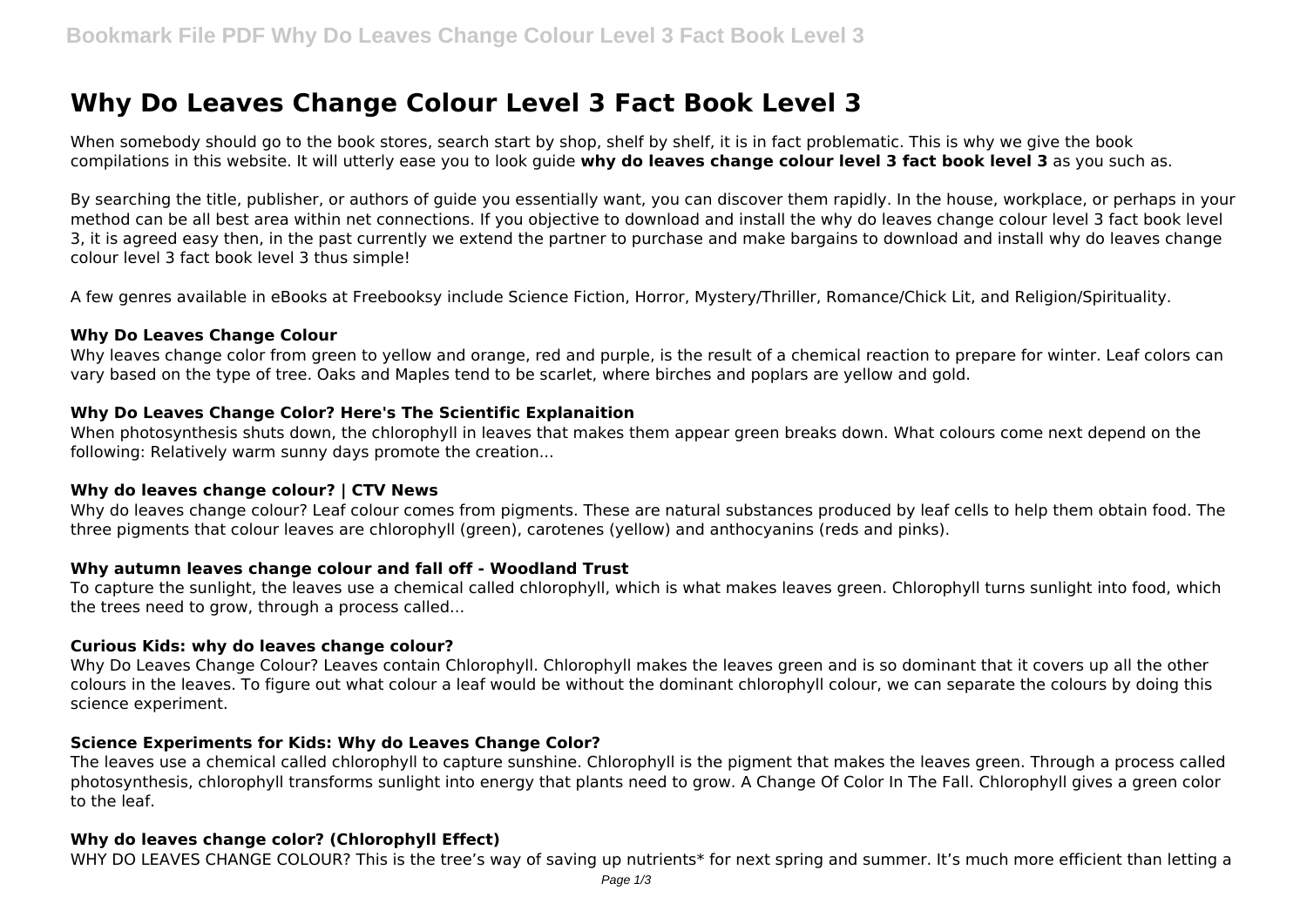whole lot of goodness fall to the ground. Plants grow by taking in sunlight through their leaves, plus water and nutrients from the soil.

# **Why do leaves change colour and fall in autumn? - KidsNews**

When photosynthesis shuts down, the chlorophyll in leaves that makes them appear green breaks down. What colors come next depend on the following: Relatively warm sunny days promote the creation of...

# **Why do leaves change color? | CNN Travel**

Why Do Tree Leaves Change Color? Fall, also known as autumn, marks a season of numerous changes in the weather. By extension, the trees found in regions that experience this season also go through changes. Normally, these tress have green leaves but during fall they change to a variety of beautiful colors such as purple, yellow, and red.

#### **Why Do Leaves Change Color? - WorldAtlas**

Why do leaves change color is one such question frequently asked by inquisitive kids. Most simply, leaves of deciduous trees do it to survive the winter. Trees absorb all essential nutrients from leaves and store them in their roots. Therefore, leaves look lifeless and pale when winter sets in.

# **Why do leaves change color - Why DoWhy Do**

Why Do Leaves Change Color? While you were playing in the hot sun during summer vacation the trees on the streets, in the parks, and in the forests were working hard to keep you cool. To feed the shiny green leaves that make shade, trees use sunlight to convert water and carbon dioxide into sugar.

# **Why Do Leaves Change Color? | EEK Wisconsin**

Autumn means leaves are turning different shades of red, orange, and yellow and falling to the ground. But why? Jessi takes you deep inside a leaf to explain...

#### **Why Do Leaves Change Colors in the Fall? - YouTube**

Why Do Leaves Change Color in the Fall? November 13, 2018. Facebook Twitter LinkedIn Reddit Email Print. Thinkstock The equinox has passed, the temperature has dropped (in some places, anyway), and fall is truly here. Fall is an explosion for the senses, notably the vivid colors of autumn leaves.

# **Why Do Leaves Change Color in the Fall? - inChemistry**

Finally, as autumn carries on, leaves begin to turn brown once all their nutrients are re-absorbed by the tree. The brown color is the result of the leftover tannins, a chemical that exists in many leaves, especially oaks. What Weather Conditions Bring the Best Fall Foliage?

# **Fall Leaves: Why Do Leaves Change Color in the Fall? | The ...**

To capture the sunlight, the leaves use a chemical called chlorophyll, which is what makes leaves green. Chlorophyll turns sunlight into food, which the trees need to grow, through a process called...

# **Why do leaves change colour at this time of year?**

Why do leaves change color in the fall? When leaves appear green, it is because they contain an abundance of chlorophyll. There is so much chlorophyll in an active leaf that the green masks other pigment colors. Light regulates chlorophyll production, so as autumn days grow shorter, less